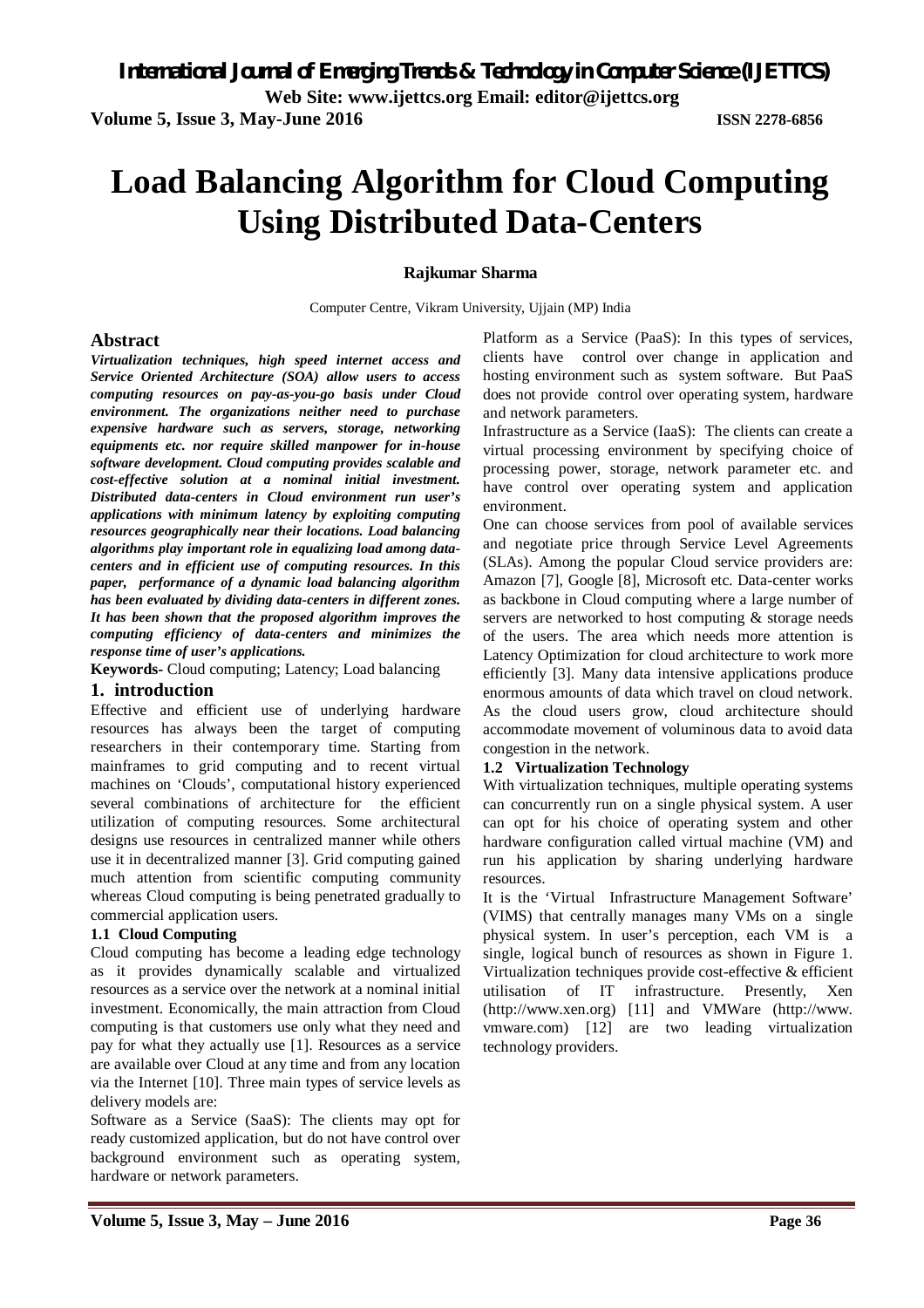**Volume 5, Issue 3, May-June 2016 ISSN 2278-6856**





On user's request, instance is created as virtual machine on underlying hardware present in one of the data-centers. It is the situation sometimes that there is long queue for creating instances on one data-center whereas resources in other data-centers are idle. Load balancing plays in important role to overcome this situation by equalizing loads among data-centers leading to efficient utilization of available resources. The two categories for load balancing algorithms are static and dynamic [13]. In static load balancing algorithms, the formation of instance at datacenter is done at compile time. No recent load status of data-center is considered while forming instances. The advantage in this sort of algorithm is the simplicity, both in implementation and overhead, as no current performance statistics is required. In dynamic load balancing algorithms, the formation of instance at datacenter is done at run time. The current load information of data-centers is used while forming instances. However, in this case the overhead of collecting and maintaining of load information is additional. In this paper, performance of a dynamic load balancing algorithm has been evaluated by dividing data-centers in different zones. It has been shown that the proposed algorithm improves the computing efficiency of data-centers and minimizes the response time of user's applications.

### **2. Related Work**

The issue of Cloud computing architecture is being addressed by many researchers. A common trend found in almost all architectures is the use of centralized resources at the Cloud provider's location, leading to increase in latencies. A local stream server and a cloud stream server was used by Wilhelm et al. to reduce execution time [2]. Very little improvement was found although overhead of maintaining two parallel server was involved. A strategy to manage complex and unpredictable workload entering cloud is proposed by Paton et al. [5]. As all computing  $\&$ storage resources are managed centrally, the system is susceptible to network congestion, despite workload balance. Dabas & Gupta propose a Cloud architecture for

radio frequency identification [6]. The data captured by radio frequency reader is sent to data processing system present in the cloud. A substantial time delay is observed if radio frequency reader and cloud resources are physically located at long distance. Padhy and Rao[4] distributed all application tasks across nodes in Cloud and observed a substantial latency in aggregating tasks from all geographically remote locations.

# **3. Proposed Algorithm**

Cloud service provider may be located far away from the clients, compelling data to travel from several mediums and network equipments, thereby imposing a time delay in getting Cloud services. Existing Cloud providers use centralized data-center to host computing & storage needs of the clients. Due to world-wide hype and rapid growth in associated technologies, Cloud computing clients continue to multiply. The large number of service requests to fulfill the demands of millions of users will broaden the latency problem. In previous study[3], we proposed an intelligent energy efficient Cloud computing architecture based on distributed data-centers which form a client's instance in nearest neighborhood and fulfill client's request in optimized latency. In this study, we propose a dynamic load balancing algorithm by dividing data-centers in different zones as shown in Figure 2.

Data-centers work in master-slave paradigm. Nearest data-centers form a computing zone and users may opt for creating their instances in multiple zones. The main entities involved in proposed architecture are :

Matser/Slave Data-Center: Master data center is located at Cloud provider's administrative premises. User's accounting on pay-as-you-go basis is completed here. Slave data-center are geographically scattered to serve user's requests in minimum physical distance.

Users/Brokers: Users communicate directly or via brokers to submit requests which automatically reaches at master data-center. Master data-center creates user instance at appropriate slave data-center minimum latency.

Service Level Agreements (SLAs): Quality of Service (QoS) and pricing negotiations are settled through SLAs. Master data-center scans SLA each time to host needs of the users.

### **3.1 Informal Description of Algorithm**

To maximize the performance of cloud applications in a computing environment consisting of distributed datacenters, it is necessary to minimize the idle time of individual data-center and also suffering of data-centers from overload of work. In the proposed algorithm, we monitor load at regular time interval for all data-centers within a zone and store it in a load vector. We decide lower and upper threshold values for lightly loaded and heavily loaded data-center respectively. Whenever the load on a data-center is above threshold value, arriving new request for creating instance is to be migrated to a lightly loaded data-center which is located within the same zone.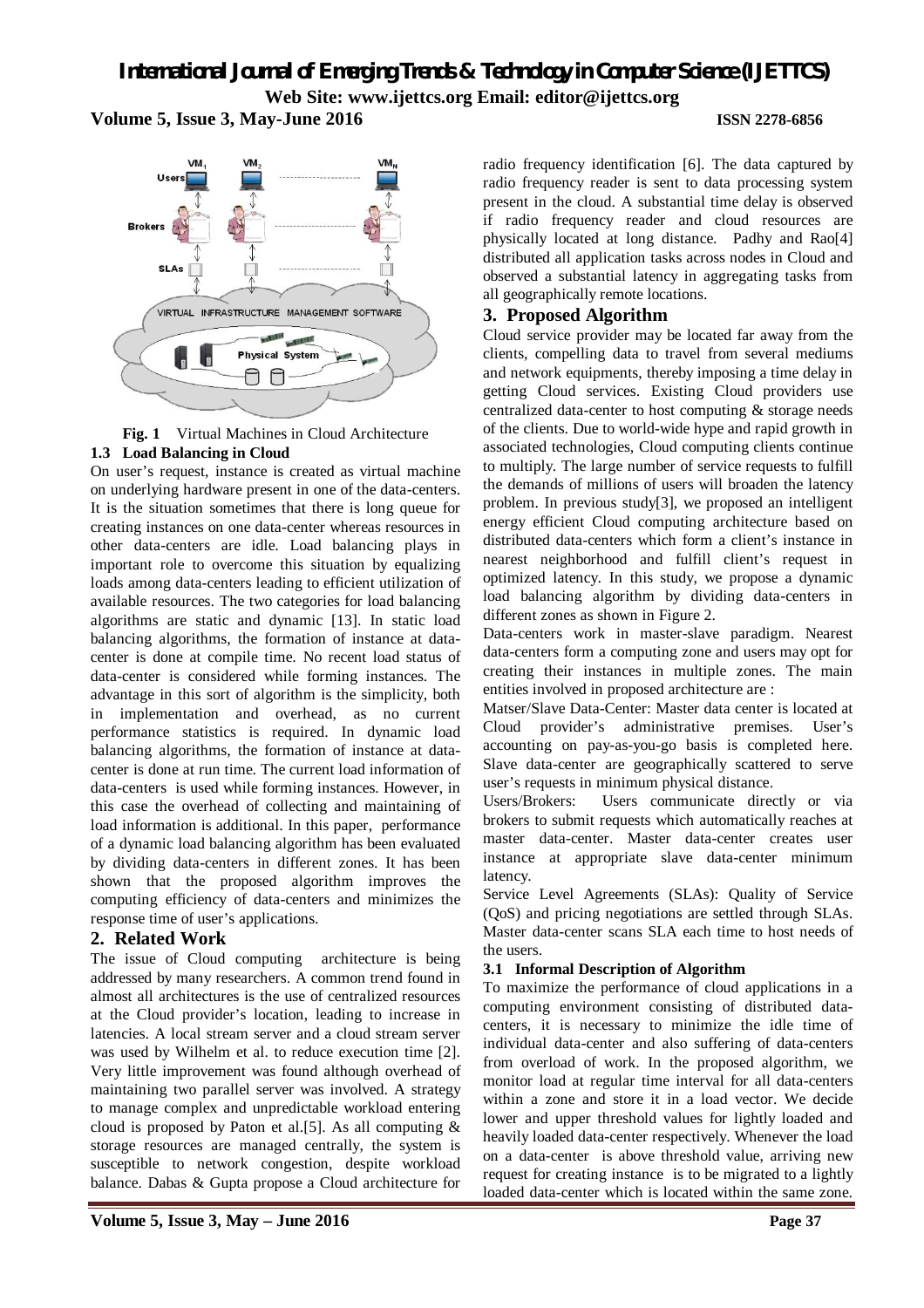#### **Volume 5, Issue 3, May-June 2016 ISSN 2278-6856**

As all the data-centers of this zone are near to user's physically location, his cloud application gets executed with minimum latency. If the load status of all datacenters is above threshold value, i.e., remaining datacenters of this zone are heavily loaded then algorithm tries to form instance to a data-center belongs to another zone, if fails, keeps on searching all zones until it finds desired lightly loaded data-center. With this mechanism we try to maximize the efficiency of data-centers as well as minimize the latency, which results in reducing overall cloud application response time.





#### **3.2 Formal Description of Algorithm**

We consider M zones each having N data-centers, as shown in Figure 2. If we denote:

 $SDC_{ij}$  - Slave Data-Center in i<sup>th</sup> zone and at j<sup>th</sup> location  $(i=1...M, i=1...N)$ ,

MDC - Master Data-Center,

U<sub>kq</sub> - An user in physical neighborhood of  $q<sup>th</sup>$  slave datacenter present within  $k<sup>th</sup>$  zone,

LD<sub>ij</sub> - Queue length at j<sup>th</sup> slave data-center of i<sup>th</sup> zone which is maintained periodically.

The proposed dynamic load balancing algorithm is described below:

#### **Algorithm : Create\_Instance**

Request for instance from user  $U_{kq} \rightarrow MDC$ 

MDC  $\rightarrow$  if (LD<sub>ij</sub> < Upper-Threshold Value) (i = k, j = q)

 $SDC<sub>ii</sub>$ ;

else 
$$
(LD_{ij} < Upper-Threshold Value)
$$
  
\n $(i = k, j = 1...N, j \neq q)$ 

create instance  $(U_{ii})$  at

create instance  $(U_{ii})$  at

 $SDC_{ii}$ ;

else if multiple zones = 'yes' and

Value)

$$
\begin{pmatrix} 1 & \mathbf{N} \end{pmatrix}
$$

$$
1...N)
$$

 $SDC<sub>ij</sub>$ ;

else make a fresh request  $U_{kq} \rightarrow MDC$ ;

**End of algorithm.**

### **4. EXPERIMENTAL RESULTS AND COMPARISON**

We simulated our experiments [9] with several zones containing data-centers having different communication latencies, instance user requests from different geographic locations, inter-zone and within zone instance migration etc. We experimented and compared a cloud application by applying four different strategies described below :

**With no load balancing & random data-center (WLBR):** After receiving request from user to create instance, MDC forwards this request to a random datacenter. No load balancing is applied in this strategy.

**With no load balancing & with data-center in local zone (WLBZ):** In this strategy, MDC forwards request to user's geographically nearest data-center. No load balancing is applied.

**Dynamic Load Balancing within single zone (DLBSZ):** Load balancing is applied in this strategy. Users' request to create instance is migrated within local zone only.

**Dynamic Load Balancing with multiple zones (DLBMZ):** Load balancing is applied here. To create user's instance, first a data-center within local zone is searched having queue length less than upper threshold value. If resources are not free, all remaining zones are searched for instance creation.



**Fig. 3** Comparative Performance of Four Strategies

(LDij < Upper-Threshold

create instance  $(U_{ij})$  at

 $(i = 1..M, i \neq \kappa, j =$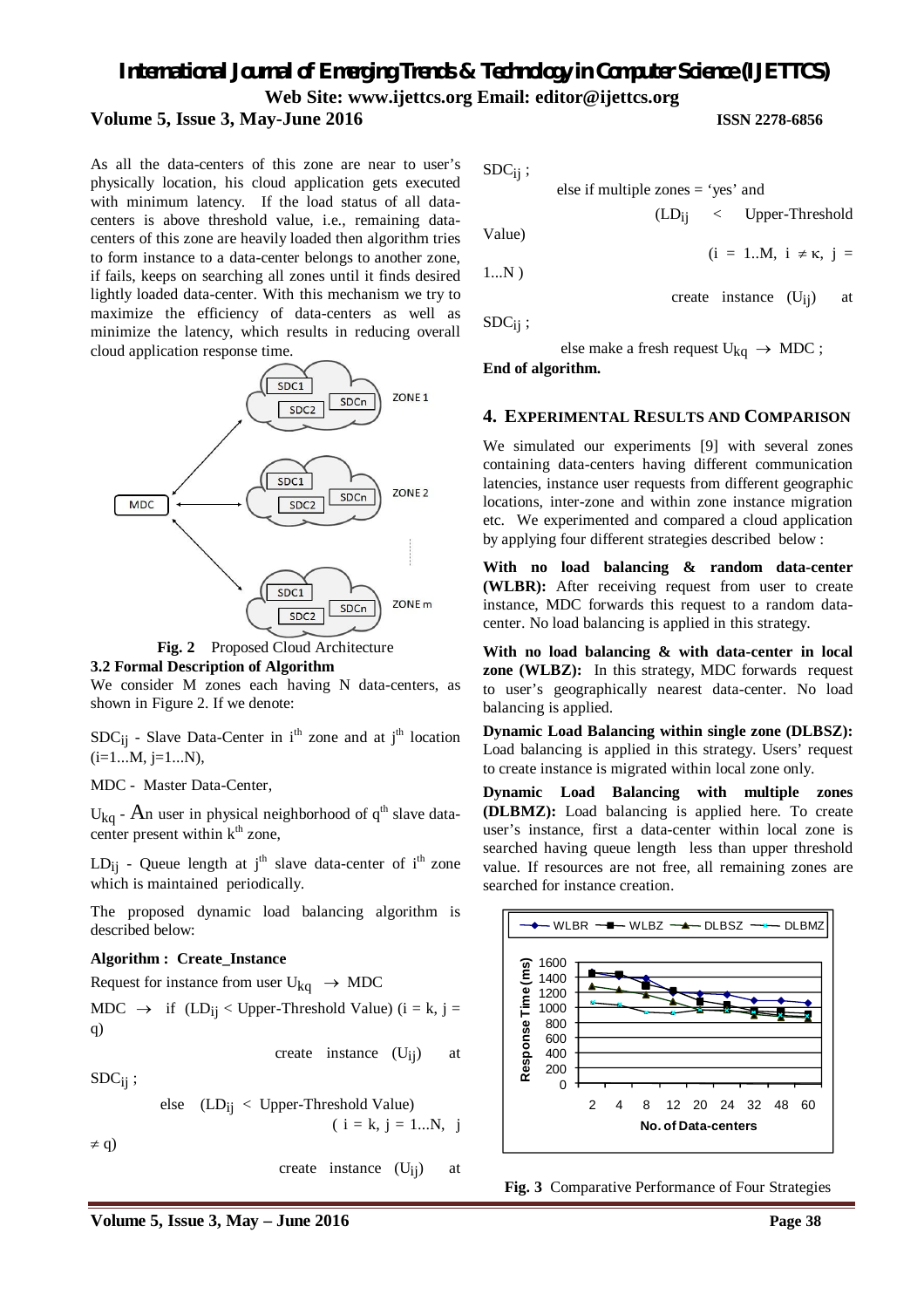# **Volume 5, Issue 3, May-June 2016 ISSN 2278-6856**

We observe that enforcement of dynamic load balancing provides better results than strategies with no load balancing. However, WLBZ outperforms WLBR due to less communication latencies within local zone as shown in Figure 3. DLBMZ yields minimum response time out of all strategies. DLBSZ provides similar results when number of data-centers are below 20. We also analyzed number of migrations across data-centers. We observed that migrations decrease as number of data-centers increases as shown in Figure 4. By running applications from different geographic locations, we compared the average CPU and memory utilization of data-center with dynamic load balancing and with no load balancing. We observed about 8% to 10% improvement in resource utilization by using dynamic load balancing algorithm as shown in Figure 5 and Figure 6.



**Fig. 4** No. of Migrations with single versus multiple zones



**Fig. 5** Resource Utilization in Data-Centers With No Load Balancing



**Fig. 6** Resource Utilization in Data-Centers With Dynamic Load Balancing

#### **5. CONCLUSION**

In recent time, Cloud computing has attracted significant attention from business community. At present the architectural design of Cloud computing is in its rudimentary phase and requires efficient resource utilization of data-centers. To accommodate growing number of Cloud users, its architectural design should avoid network data congestion as well as response to users in minimum latency. In this paper, a dynamic load balancing algorithm for distributed data-centers in Cloud is proposed which results in substantial gain in response time. The proposed algorithm reduces number of migrations for instance requests and improves resource utilization of data-centers. Many data intensive applications produce huge amount of data which travel on cloud network. As the proposed algorithm create users instance in geographically nearest data-center, it reduces network congestion across all data-centers of all the zones.

#### **Reference**

- [1] Rajkumar Buyya, Chee Shin Yeo, and Srikumar Venugopal, "Market-Oriented Cloud Computing: Vision, Hype, and Reality," Proceedings of the 10th IEEE International Conference on High Performance Computing and Communications, Dalian, China, Sept. 25-27, 2008.
- [2] Wilhelm Kleiminger, Evangelia Kalyvianaki and Peter Pietzuch, "Balancing Load in Stream Processing with the Cloud," IEEE International Conference on Data Engineering," Germany, April 2011, pp 16-21.
- [3] Rajkumar Sharma and Priyesh Kanungo, "An Intelligent Cloud Computing Architecture Supporting e-Governance," IEEE International Conference on Automation and Computing, University of Huddersfield, Huddersfield, UK, Sept. 2011, pp 1-4.
- [4] Ram Prasad Padhy and Goutam Prasad Rao, "Load Balancing in Cloud Computing Systems," Thesis retrieved from http://ethesis.notrkl.ac.in
- [5] Norman W. Paton, Marcelo de Aragao, Kevin Lee, Alvaro Fernandes and Rizos Sakellariou, "Optimizing Utility in Cloud Computing through Autonomic Workload